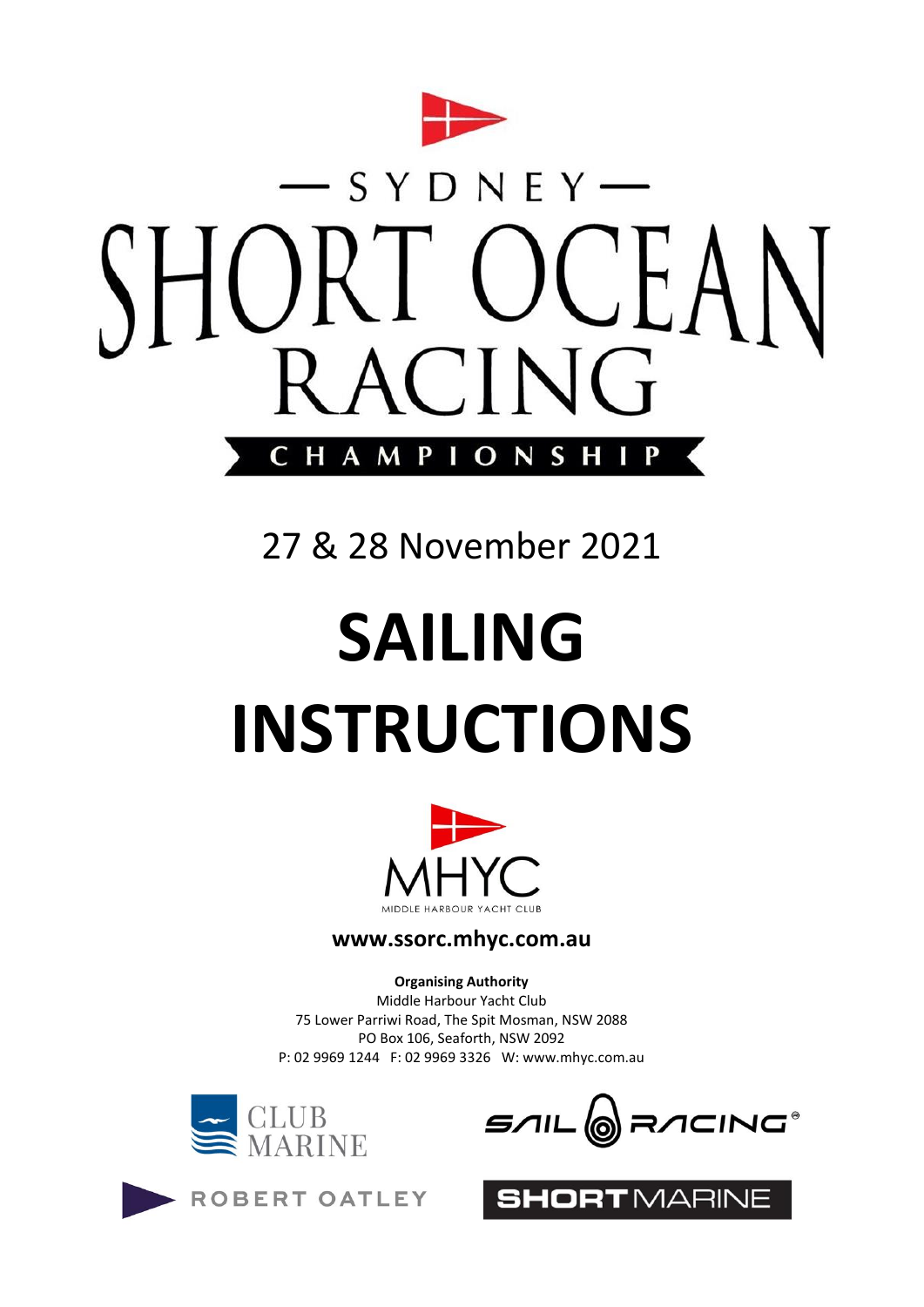## **SAILING INSTRUCTIONS**

## **Premier Class Series - IRC / ORC / TPR Performance Class Series – PHS Sydney 38 One-Design Series – OD Farr 40 One-Design Series - OD**

**(Incorporating the MHYC & CYCA Ocean Pointscores)**

The Organising Authority is the Middle Harbour Yacht Club (MHYC). Racing will be conducted by the Cruising Yacht Club of Australia (CYCA).

#### **1.0 RULES**

- 1.1 The Championship will be governed by:
	- the current Rules as defined in the Racing Rules of Sailing (RRS)
	- the current Prescriptions and Special Regulations of Australian Sailing (AS)
	- the current IRC Class Rules, Parts A, B and C (if applicable)
	- $-$  the current ORC Rules (if applicable)
	- the current Class Rules of any One Design Class or Association (if applicable)
	- The variations to Special Regulations Category 4 for Farr 40 yachts as defined in the Farr 40 Spring Regatta Notice of Race
	- the current MHYC Conditions of Entry
- 1.2 Racing Rules of Sailing (RRS) will be changed as follows:
	- RRS 52 does not apply to the adjustment and operation of sails or to the adjustment of movable appendages on any boat.
	- RRS 78.2 Valid Rating / Class certificates shall be produced by the due date specified in this Notice of Race.
- 1.3 Competing Crew are reminded of RRS 46 & RRS 56 and the requirement that all crew must be Members of a Club affiliated to its World Sailing Member National Authority (MNA).

#### **2 NOTICES TO COMPETITORS**

- 2.1 Notices to competitors will be posted on the Official Notice Board on th[e SSORC Website.](https://www.ssorc.mhyc.com.au/news/30-race-documents.html) Copies of the notice may be posted to the Club Noticeboard located in the 'Breezeway' adjacent to the main office at MHYC and may also be available from the MHYC Office and the CYCA Sailing Office.
- 2.2 The Race Committee may broadcast the course to be sailed, names/sail numbers of OCS boats, and/or other information of interest to competitors on the designated VHF Channel (VHF 72). Any failure of, or defect in, such a broadcast will not be grounds for redress. This alters RRS 60.1 and 62.

#### **3 CHANGES TO SAILING INSTRUCTIONS**

- 3.1 Any change to the Sailing Instructions will be posted before 0830hrs on the day it will take effect except that any change to the schedule of races will be posted prior to 1800hrs on the day before it will take effect.
- 3.2 Any change to the Sailing Instructions made 'afloat' will be indicated by the display of 'Code Flag 3rd Substitute' and accompanied by two sound signals. The change will be communicated on the designated course VHF channel and/or displayed on the committee boat.
- 3.3 Competitors are may communicate with the MHYC Sailing Office from 0830hrs on Saturday and Sunday mornings to confirm the location of the day's racing and to arrange for the receipt of any amendments. The telephone number is (02) 9969 1244.

#### **4 SIGNALS MADE ASHORE**

4.1 Signals made ashore will be displayed from the Signal Mast adjacent to the MHYC Starters Box, located in the North Eastern corner of the Club premises.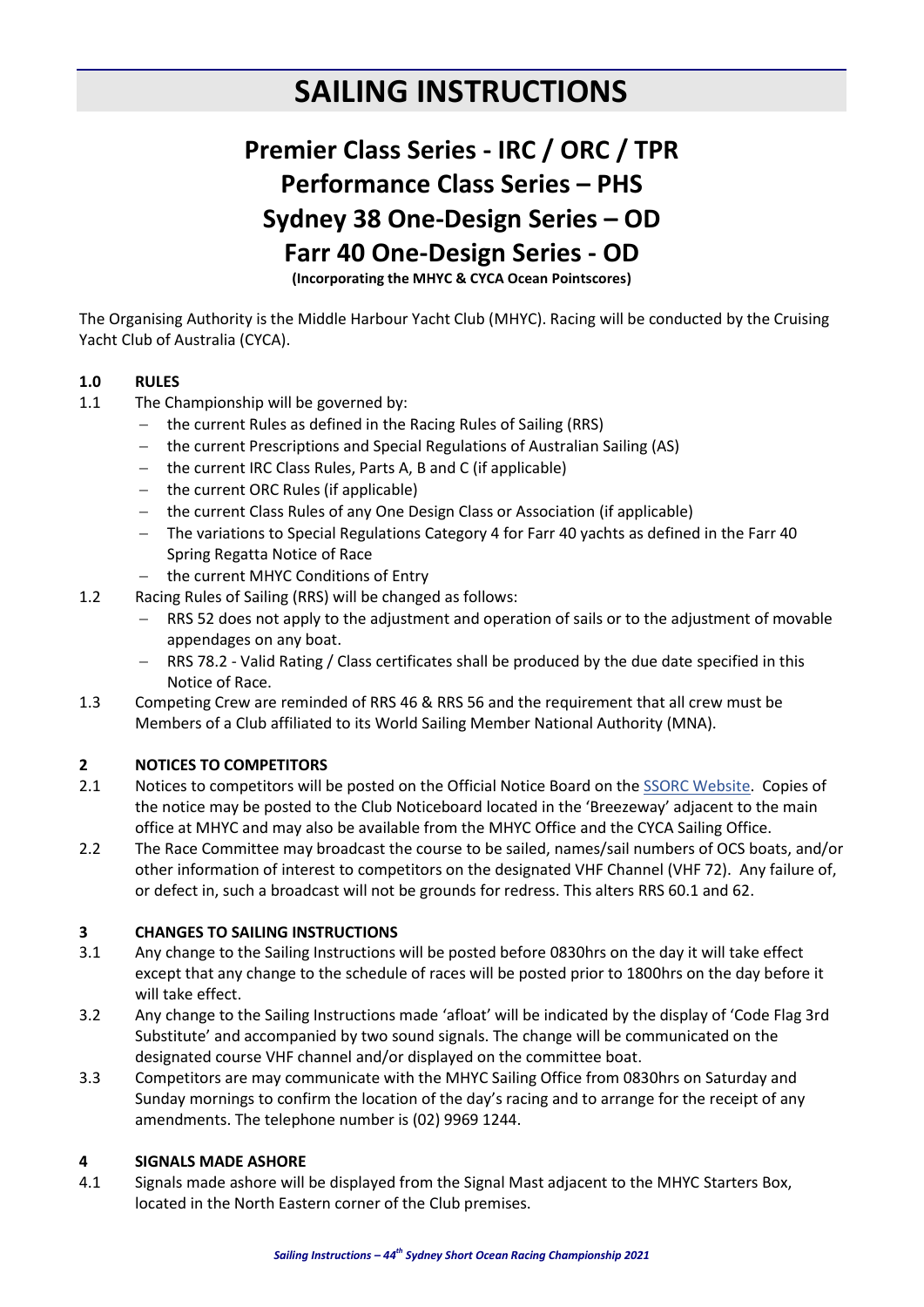4.2 When flag AP is displayed ashore, '1 minute' is replaced with 'not less than 60 minutes' in the race signal AP.

#### **5 SCHEDULE OF RACES**

5.1 Four (4) races are scheduled for each division. The Race Committee may amend this schedule at any time.

| DATE                               | <b>CLASS</b>                                      | <b>RACE FORMAT</b>                                                                        | <b>FIRST</b><br><b>WARNING</b> |
|------------------------------------|---------------------------------------------------|-------------------------------------------------------------------------------------------|--------------------------------|
| Saturday 27 <sup>th</sup> November | Premier Divisions 1 & 2,<br>Sydney 38 and TP52    | 1 x Ocean Race (OPS)                                                                      | 0955 hrs                       |
|                                    | Premier Divisions 1 & 2,<br>Farr 40 and Sydney 38 | 3 x Windward / Leeward Races                                                              | 1055 hrs                       |
| Sunday 28 <sup>th</sup> November   | <b>TP52</b>                                       | 3 x Windward / Leeward Races<br>or<br>1 x Windward / Leeward Race and<br>1 x Passage Race | 1055 hrs                       |

5.2 On Sunday 28<sup>th</sup> November, no Warning Signal shall be made after 1530 hours.

#### **6 CLASS FLAGS**

6.1 The Class flags will be:

| <b>CLASS</b>                           | <b>CODE FLAG</b> |
|----------------------------------------|------------------|
| Premier & Performance Class Division 1 |                  |
| Premier & Performance Class Division 2 | Κ                |
| Sydney 38 Class                        | R                |
| Farr 40 Class                          | w                |
| TP52 Class                             |                  |

#### **7 RACING AREA**

- 7.1 Racing will be conducted on the waters of Sydney Harbour, the Tasman Sea between Pittwater and Port Hacking.
- 7.2 The starting area on Saturday 27th November will be in the vicinity of Steele Point, Port Jackson.
- 7.3 The start area on Sunday 28th November will be the Manly Circle or Macquarie Circle off Sydney and will be indicated by a Notice posted by 0900hrs on the Official Notice Board and website.
- 7.4 In the likelihood of adverse weather, an alternative starting area may be advised by a Notice posted by 0900hrs on the Official Notice Board and website.

#### **8 COURSES**

- 8.1 Courses for each race are described in the Appendices attached.
- 8.2 Charts AUS200, AUS197 and AUS198 cover the Course Areas for this Regatta.

#### **9 REPORTING & RETIRING**

- 9.1 Prior to the Warning Signal each day, competing boats shall report to the Committee Vessel on starboard tack with mainsail hoisted, to confirm their intention to race. Boats which cannot be identified prior to the Warning Signal may be scored DNC.
- 9.2 A boat that retires shall notify the Committee Vessel of its retirement as soon as possible, via the designated VHF Channel (VHF 72).

#### **10 THE START**

- 10.1 The Start Line will be between the Committee Vessel Flag Mast flying an Orange Flag and a laid mark.
- 10.2 A boat shall not start later than ten (10) minutes after her starting signal.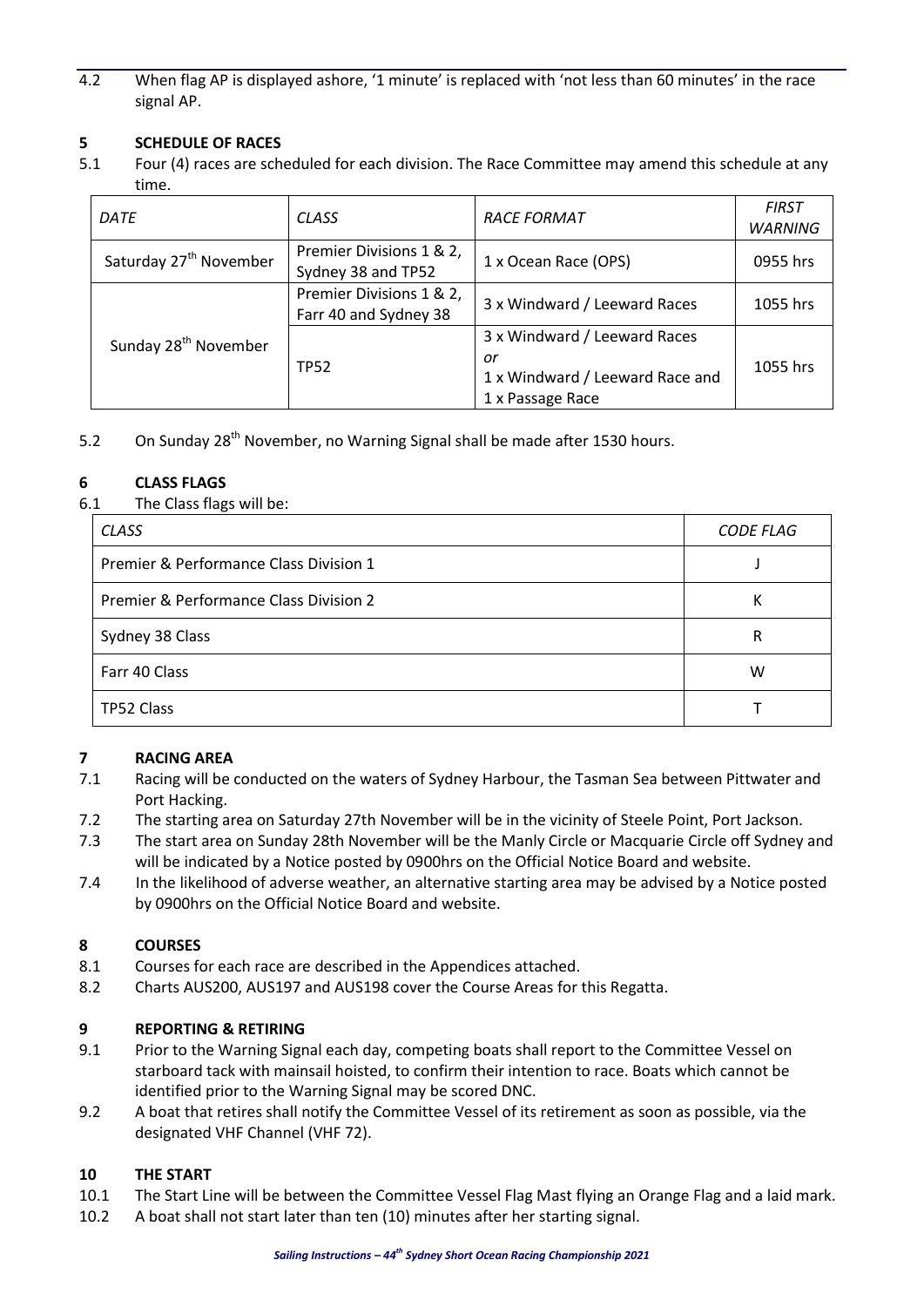- 10.3 A boat may use prohibited propulsion after its Preparatory Signal to arrive at the Start Line, provided it shall cease using such propulsion 100 meters prior to the pre-start side of the Start Line. It shall immediately carry out a 360˚ turn while keeping clear of all other boats.
- 10.4 The Committee Vessel may hold position using engines. This shall not be grounds for redress and amends RRS 60, 61, 62, 63 & 64.
- 10.5 A Committee Vessel, flying the MHYC or CYCA Burgee, may be positioned on the start line extensions at the port end and/or the starboard end.

#### **11 THE FINISH**

- 11.1 The Finish Line will be between the Committee Vessel Flag Mast flying a Blue Flag and a laid mark.
- 11.2 The Committee Vessel may hold station using engines. This shall not be the subject of Protest, Redress or Appeal. This shall not be grounds for redress and amends RRS 60, 61, 62, 63 & 64.

#### **12 TIME LIMIT**

- 12.1 The Time Limit for the race on Saturday 27th November shall be sunset (1947hrs) or nine (9) hours, whichever is the earliest.
- 12.2 Time limits for windward-leeward races on Sunday 28th November are as follows: *Time limit 90 minutes Mark 1 Time Limit 40 minutes*

If no boat has passed Mark 1 within the Mark 1 time limit, the race will be abandoned.

- 12.3 The Time Limit for the TP52 Offshore Race on Sunday 28th November (if sailed) shall be 1630hrs.
- 12.4 Any boat still racing when her time limit expires will be scored points equal to the number of boats finishing within the time limit plus 30% of the number of starters rounded to the nearest whole number, but no more points than the number of starters. Such boats will be scored Time Limit Expired (TLE). This changes RRS 35 and A5.

#### **13 PROTESTS**

- 13.1 Protests shall be submitted on forms available from the MHYC or CYCA Race Offices and lodged with or emailed to MHYC (sailing@mhyc.com.au) no later than two (2) hours after the last boat's finish time.
- 13.2 The Protest Committee will hear protests in the approximate order of receipt as soon as possible.
- 13.3 Protest notices will be posted on the Online Notice Board [\(www.ssorc.mhyc.com.au\)](http://www.ssorc.mhyc.com.au/) within 30 minutes of the end of protest time limit to inform competitors where and when there is a hearing in which they are parties to a hearing or named as witnesses. This notice fulfils the requirements of the RRS 61 to notify parties to a protest of the hearing time.
- 13.4 RRS 66 is changed by adding: "On the last day of racing, a party to the hearing may ask for a reopening no later than 20 minutes after being informed of the decision. If the party was informed of the decision on the previous day it shall ask for a reopening no later than the time limit for protests."
- 13.5 In accordance with RRS 64.1(a), for a breach of a rule of RRS Part 2, the Jury may award a disqualification or a time penalty. For all other rules the penalty shall be at the discretion of the Jury which may include no penalty.

#### **14 ARBITRATION**

- 14.1 For protests involving an alleged breach of a rule of RRS Part 2, a short arbitration hearing may be held prior to a protest hearing. This changes Part 5, Section B.
- 14.2 Arbitration will be conducted in accordance with RRS Appendix T.

#### **15 SCORING**

- 15.1 The Low Point Scoring System, RRS Appendix A will apply. Four (4) races are scheduled for each division. One (1) race shall be completed to constitute a series. There shall be no discards and a boat's total score will be the sum of her scores for all races completed.
- 15.2 IRC Class: results shall be decided by the application of Time Correction Factors (TCFs) to elapsed times. Each boat's corrected time shall be established by multiplying its appropriate TCF by its elapsed time. The boat with the lowest corrected time (after application of scoring penalties, if any) will be scored first and so on.
- 15.3 IRC Handicaps will be the TCC recorded on each boat's current IRC Certificate.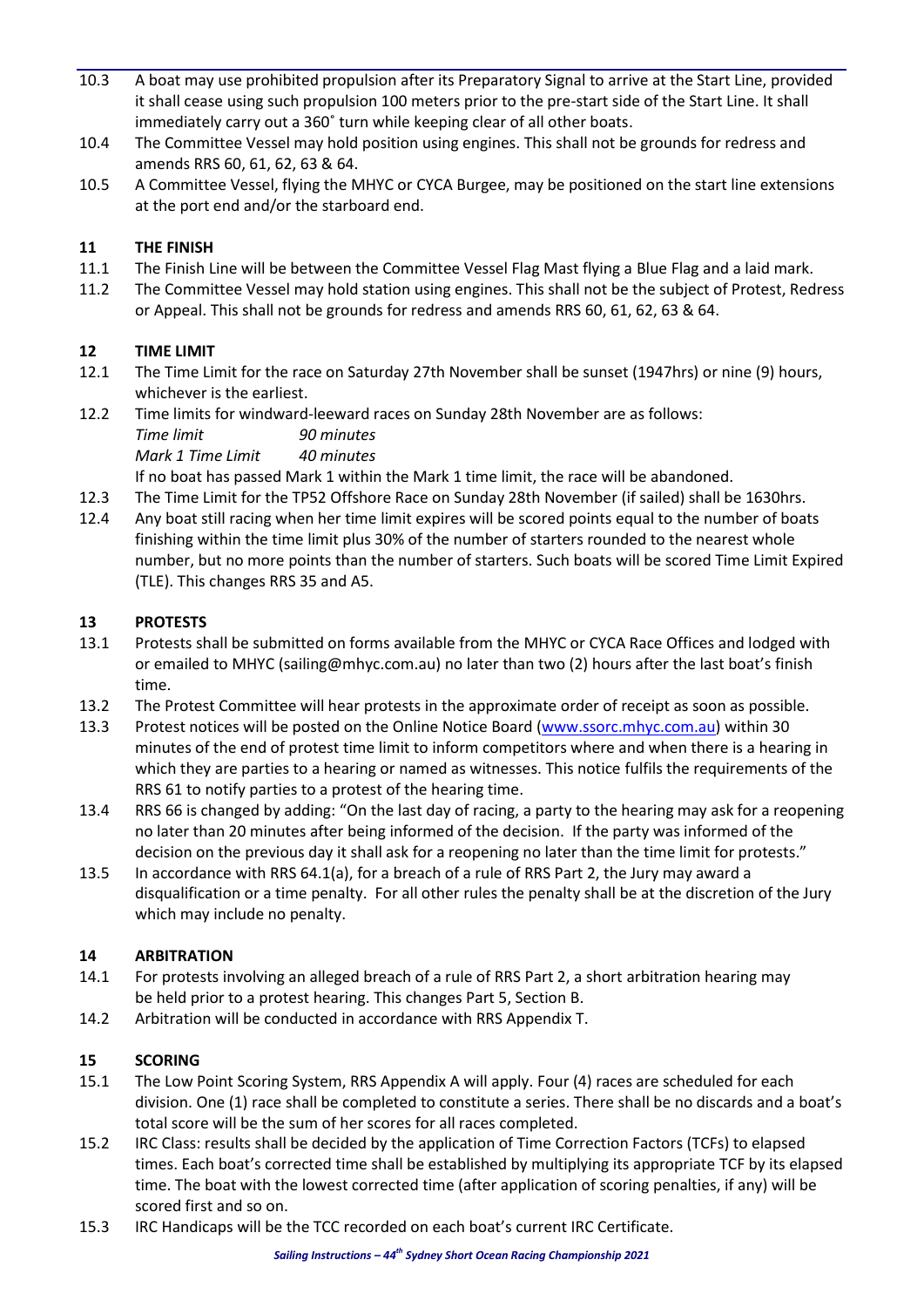- 15.4 ORC Class: results shall be decided by the application of Time on Time Correction Factors (ToT) to elapsed times. Each boat's corrected time shall be established by multiplying its appropriate ToT by its elapsed time. The boat with the lowest corrected time (after application of scoring penalties, if any) will be scored first and so on.
- 15.5 For the Saturday passage race, ORC Handicaps will be the Coastal / Long Distance Time on Time number recorded on each boat's current ORCi or ORC Club Certificate. For the Sunday windwardleeward races, ORC Handicaps will be the Windward-Leeward Time on Time number recorded on each boat's current ORCi or ORC Club Certificate.
- 15.6 TPR Handicaps will be the AMS rating provided by the class association.
- 15.7 PHS Class: results shall be decided by the application of Time Correction Factor (TCF) to elapsed times. PHS Handicaps shall be allocated by the Organising Authority and shall not be the Subject of Protest, Dispute or Redress. (amends RRS 60.1 and 62.1(a)). The boat with the lowest corrected time (after application of scoring penalties, if any) will be scored first and so on.

#### **16 RESULTS**

16.1 Results will be posted on event website [\(www.ssorc.mhyc.com.au\)](http://www.ssorc.mhyc.com.au/) as soon as practicable.

#### **17 PRIZE GIVING**

- 17.1 The Official Presentation and Prize Giving will be held at MHYC as soon as practical after the conclusion of racing (as close to 1700hrs on Sunday 24th November as possible). All skippers are invited to attend but the number of attendees at the Prize Giving may be limited by NSW Public Health Orders.
- 17.2 Trophies will be awarded to the overall winners and place getters in each Division subject to entry numbers.
- 17.3 The following Perpetual Trophies will be awarded at the Official Presentation:
	- Bruce & Walsh Short Ocean Racing Championship IMS Trophy 1st overall in IRC Division 1
	- Bruce & Walsh Short Ocean Racing Championship IOR Trophy 1st overall in IRC Division 2
	- Bruce & Walsh Short Ocean Racing Championship JOG Trophy 1st overall in TP52 Division
	- John Hurley Memorial 'Gun Boat' Trophy' Awarded to the fastest elapsed time in the Saturday Ocean Race
- 17.4 Additional prizes may be awarded at the discretion of the Organising Authority.

#### **18 BERTHING & MOORINGS**

18.1 Limited casual berthing and moorings may be available to boats competing. All requests for casual berthing and moorings shall be made by completing the Casual Berthing Registration form available from the MHYC Website [www.mhyc.com.au.](https://www.mhyc.com.au/images/Marina/MHYCCasualBerthingApplication2020.pdf)

#### **19 COVIDSafe Sailing**

Online Crew Registration will be required each day for this event. The event will be conducted in accordance with NSW Public Health Orders.

#### **20 DISCLAIMER OF LIABILITY**

- 20.1 Competitors participate in the Championship entirely at their own risk. The Organising Authority and their respective officers, employees, volunteers and members, will not accept any liability for any loss, material damage or personal injury or death sustained in conjunction with or prior to, during or after the race.
- 20.2 The Organising Authority is not responsible for the seaworthiness of a yacht whose entry is accepted or the sufficiency or adequacy of its equipment.
- 20.3 Competitors attention is drawn to RRS 3 'Decision to Race'. *"The responsibility for a boats' decision to participate in a race or to continue racing is hers alone."*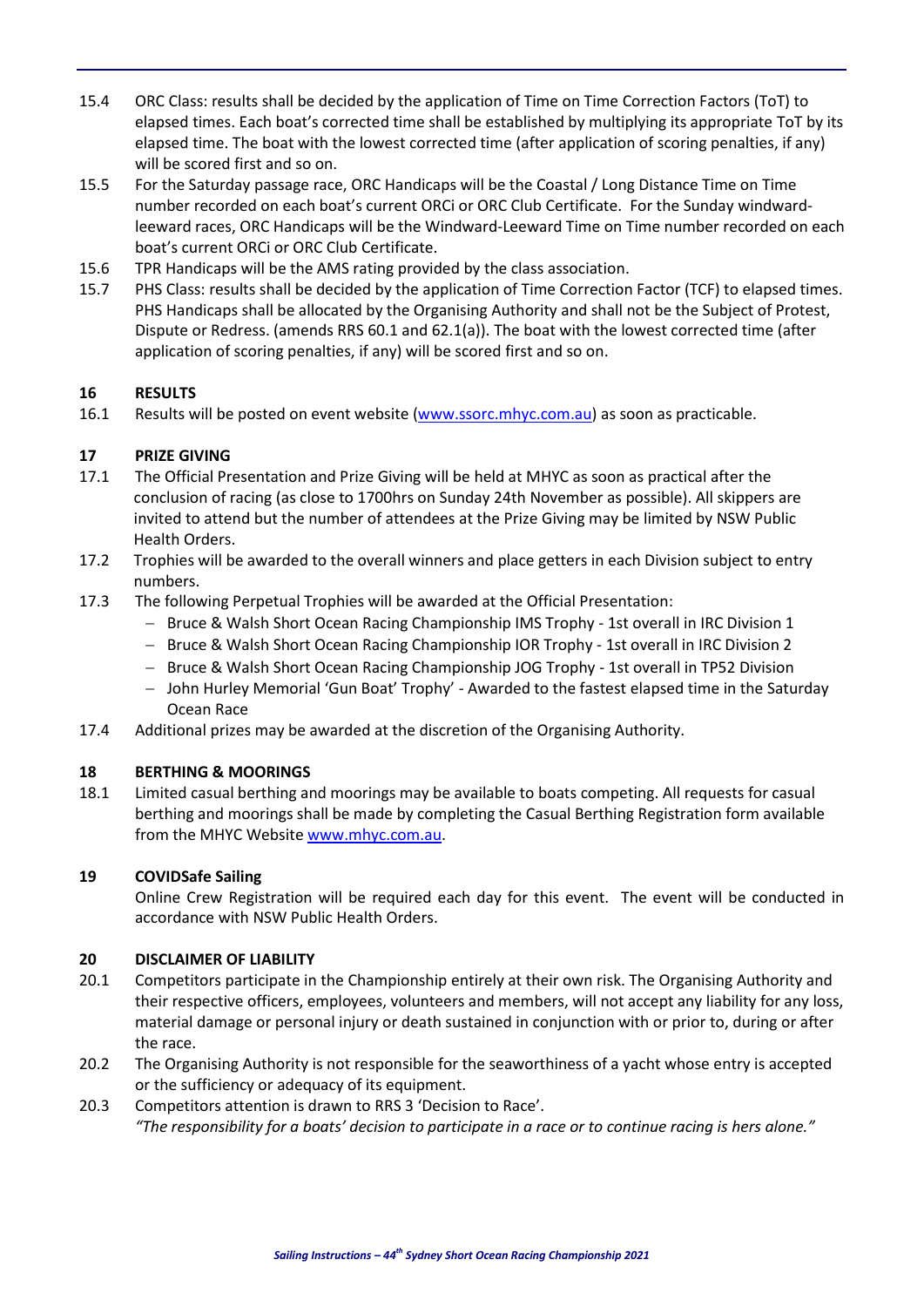#### **21 MEDIA RIGHTS AND RESTRICTIONS**

- 21.1 Each entrant for the this Championship consents to the Organising Authority distributing information to the entrant and crew regarding, racing, marketing and associated event information including social events. This information may be distributed by email, web, mail, mobile phone messaging and telephone.
- 21.2 Conditions of entry include a requirement that the owner or charterer of the boat and crew; - Acknowledge that the Organising Authority owns all media rights to the this Regatta and may exercise those rights as it sees fit,

- Grant the Organising Authority and Event Partners the unconditional, perpetual right and authority to publish and broadcast anywhere in the world, for any purpose and in any media, the names, images and biographical information relating to the crew and photographs, video footage and audio recordings taken of the boat and its crew prior to, during and after the race. Crew members of boats may, prior to, during and after the Regatta, speak or provide material to any media representatives accredited by the Organising Authority, regarding the race and the prospects, performance and strategy of boats entered or participating in the Regatta, subject to any comments and material not undermining or interfering with, or having a detrimental impact on, the Organising Authority and its Officers and Employees, the Race Committee, Measurers or Current Sponsors of the Championship or Organising Authority in respect of a boat or media representative at any time.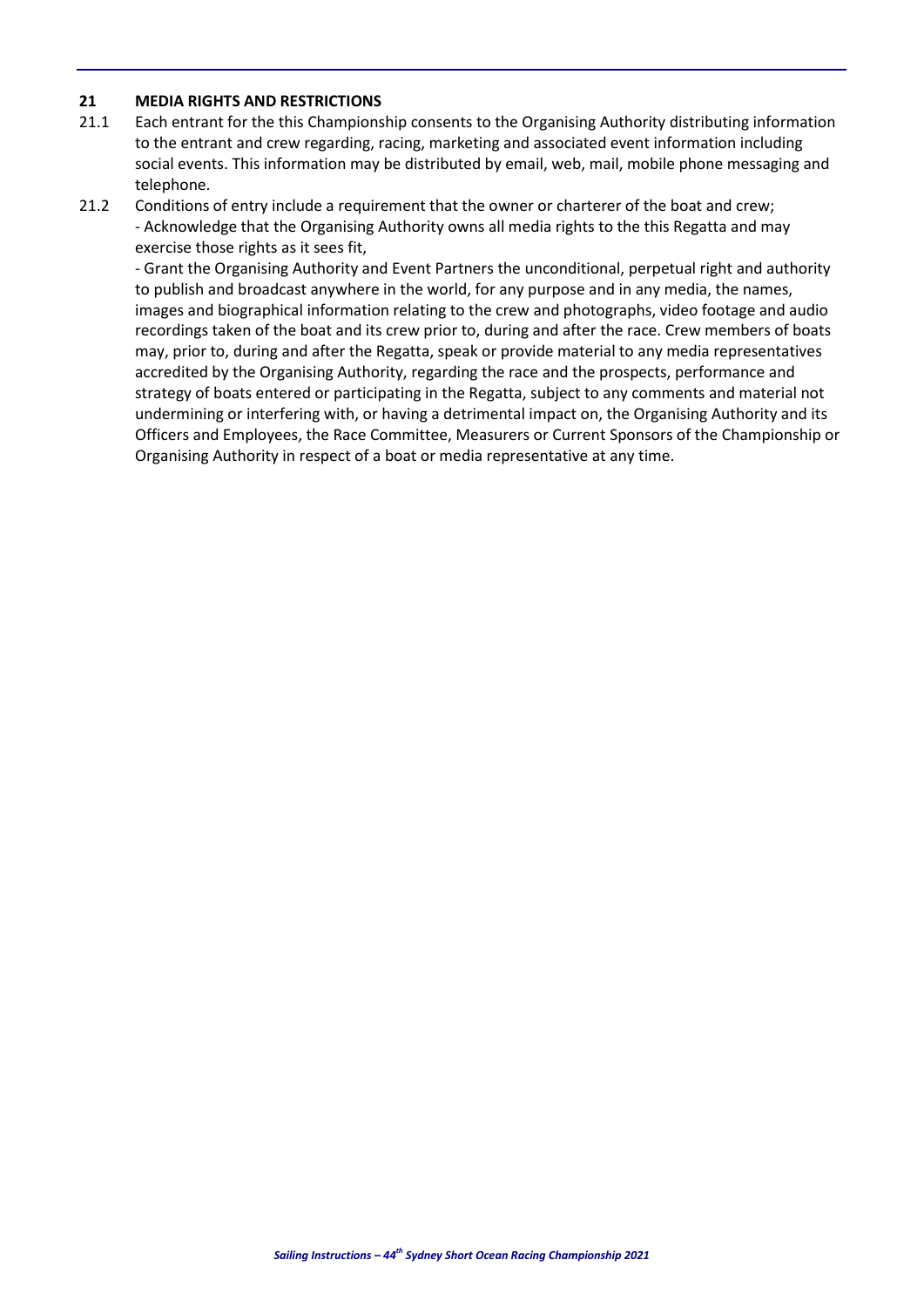### **Ocean Passage Race on Saturday 27 November (OPS)**

- A1 START AREA
- A1.1 The Start Line will be in the vicinity of Steele Point.

- A2 FINISH AREA<br>A2.1 The Finish Lir The Finish Line will be in the vicinity of Watsons Bay.
- A3 DESCRIPTION OF COURSES
- A3.1 The course to be sailed will be signalled by a Numeral Board displayed from the Committee Vessel at or prior to the Warning Signal. The course to be sailed may also be broadcast on VHF Channel 72.
- A3.2 In a Course Description, the designation (p) indicates the mark is to be rounded to port. **All marks are to be rounded to starboard unless otherwise stated**.

| <b>OFFSHORE COURSES</b>                      | <b>COURSE DESCRIPTION</b>                                   |
|----------------------------------------------|-------------------------------------------------------------|
| 1                                            | Start - LB - Lion Island - Finish                           |
| $\overline{2}$                               | Start - LB - Cape Baily - Finish                            |
| <b>ALTERNATIVE</b><br><b>HARBOUR COURSES</b> | <b>COURSE DESCRIPTION</b>                                   |
| 3                                            | Start - MW - MF - SI - MW - MF - SI - CP - Finish           |
| 4                                            | Start - SI - MW - MF - SI - MW - MF - SI - CP - Finish      |
| 5                                            | Start - MW - MF - SI - MW - MF - SI - MW - MF - Finish      |
| 6                                            | Start - SI - MW - MF - SI - MW - MF - SI - MW - MF - Finish |
| 7                                            | Start - MW - MF - CI - MW - MF - CI - MW - MF - Finish      |
| 8                                            | Start – CI - MW - MF - CI - MW - MF - CI - MW - MF - Finish |

#### A4 DESCRIPTION OF MARKS

All positions and distances are approximate.

| <b>MARK</b>        | <b>DESCRIPTION</b>                                                                                                                                                                                                              |
|--------------------|---------------------------------------------------------------------------------------------------------------------------------------------------------------------------------------------------------------------------------|
| <b>Lion Island</b> | Pink Laid mark off Lion Island in Broken Bay<br>Lat 33 <sup>0</sup> 33.6'S Lon 151 <sup>0</sup> 20'E                                                                                                                            |
| <b>Cape Baily</b>  | Cape Baily Waverider Buoy (Yellow Spherical Buoy with aerial)<br>Lat. 34-02-43' Lon. 151-15-18'                                                                                                                                 |
| <b>CI</b>          | Clarke Island                                                                                                                                                                                                                   |
| <b>CP</b>          | AS Mark Manly Cannae Point<br>Lat. 33-48-847 Lon. 151-16-895                                                                                                                                                                    |
| LB.                | Red port lateral mark at Lat 033-050.0 'S Long 151-016.621'E 0.2nm west of Inner South<br>Head (Please note LB is a passing mark, not a rounding mark. Boats are to pass LB to<br>starboard before proceeding to the next mark) |
| <b>ME</b>          | AS Mark Manly East<br>Lat. 33-48-196 Lon. 151-16-726                                                                                                                                                                            |
| <b>MW</b>          | AS Mark Manly West<br>Lat. 33-48-176 Lon. 151-16-625                                                                                                                                                                            |
| <b>SI</b>          | AS Mark Shark Island<br>Lat. 33-51-626 Lon. 151-15-541<br>(Note the area between the Shark Island AS Mark and Shark Island is a continuing<br>obstruction and no boat shall pass between them)                                  |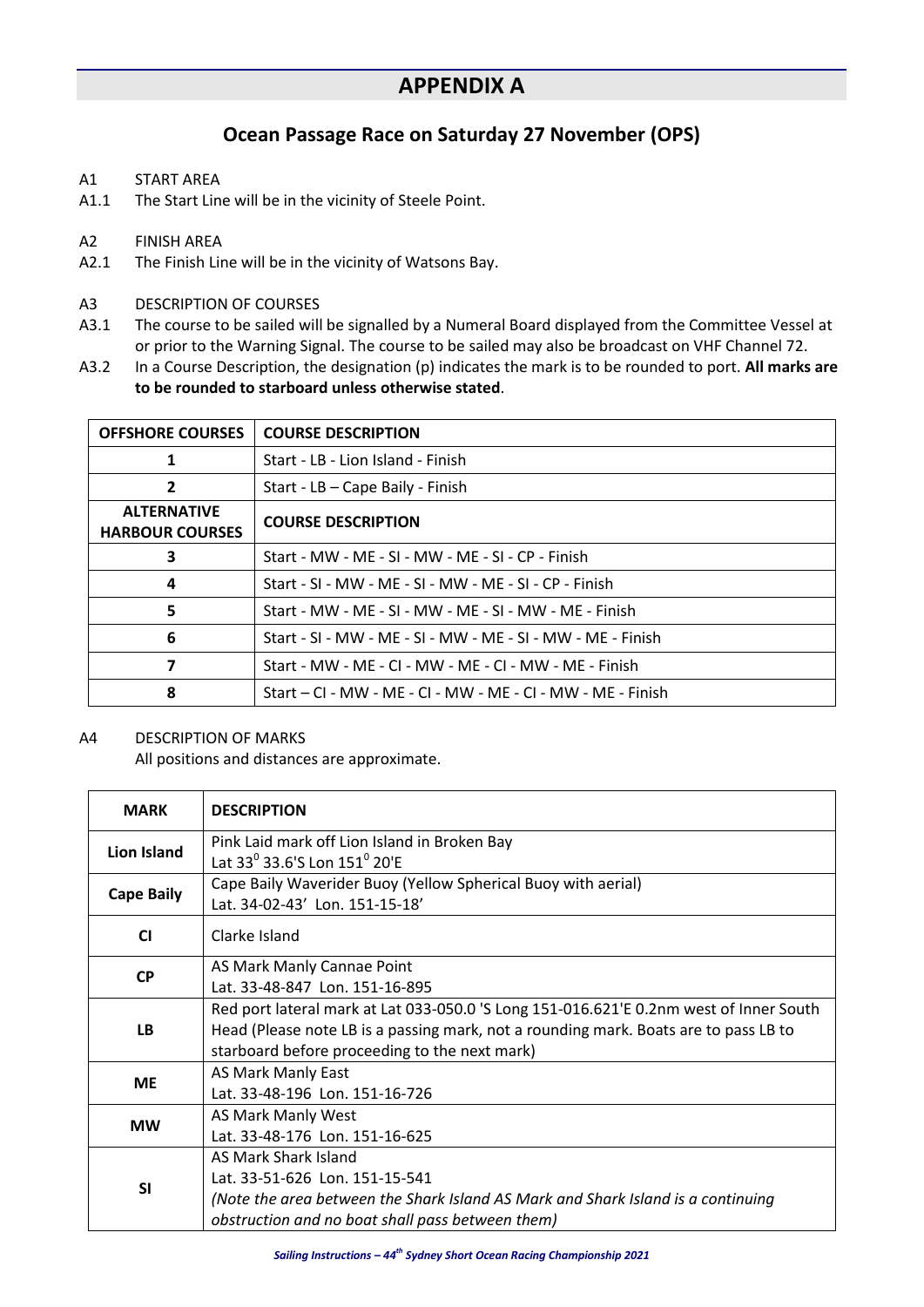#### **Windward Leeward Ocean Races on Sunday 28 November**

- B1 RACING AREA
- B1.1 The racing area will be in the Manly Circle or Macquarie Circle off Sydney Heads and will be indicated by a Notice posted by 0900hrs on the Official Notice Board and website.
- B2.0 DESCRIPTION OF COURSES
- B2.1 The course to be sailed for each class will be signalled by a Numeral Board displayed from the Committee Vessel at or prior to the Warning Signal. The course to be sailed may also be broadcast on VHF Channel 72.
- B2.2 A board displaying the approximate compass bearing from the Committee Vessel to the Windward Marks will be displayed from the Committee Vessel.
- B2.3 Marks 1, 2 & 3 will be laid to windward of the start line.
- B2.4 The Gate will be laid approximately 100 metres to windward of the start line. If only one Gate mark is laid, boats shall round that mark to port. (Note: The Gate may be laid after the starting signal).
- B2.5 All Windward-Leeward Course Marks are passed to PORT except the Gate. Either Gate Mark may be rounded to port or to starboard after passing through the Gate from the direction of the last mark.
- B2.6 For a change of course or length of one leg, the Race Committee will move the original mark (or marks or finish line) or will lay a new mark (or marks) identical to the original at the new position. Any subsequent marks may be relocated to maintain the original course configuration.

| <b>MARK</b>         | <b>DESCRIPTION</b>                     |
|---------------------|----------------------------------------|
| Start / Finish Mark | Yellow inflatable buoy                 |
| Mark 1              | Orange inflatable buoy                 |
| Mark 2              | Yellow inflatable buoy                 |
| Mark 3              | Orange inflatable buoy with white band |
| Gate Mark(s)        | Orange inflatable buoy(s)              |
| Change Mark(s)      | As above in its 'new position'         |

#### B3 DESCRIPTION OF MARKS

| Mark 3 |            |
|--------|------------|
| Mark 2 |            |
| Mark 1 | Finish (W) |

#### B4 WINDWARD-LEEWARD COURSES (All Classes)

| <b>COURSE</b>         | <b>DESCRIPTION</b>                            |
|-----------------------|-----------------------------------------------|
| <b>COURSE 1</b>       |                                               |
| TP52                  | Start $-3$ – Finish (L)                       |
| Division 1            | Start $-2$ – Finish (L)                       |
| Division 2, Sydney 38 | Start $-1$ – Finish (L)                       |
| & Farr 40             |                                               |
| <b>COURSE 2</b>       |                                               |
| TP52                  | Start $-3 -$ Gate $-3 -$ Finish (L)           |
| Division 1            | Start $-2 -$ Gate $-2 -$ Finish (L)           |
| Division 2, Sydney 38 | Start $-1$ – Gate – 1 – Finish (L)            |
| & Farr 40             |                                               |
| <b>COURSE 3</b>       |                                               |
| TP52                  | Start $-3$ – Gate – 3 – Gate – 3 – Finish (L) |
| Division 1            | Start $-2$ – Gate – 2 – Gate – 2 – Finish (L) |
| Division 2, Sydney 38 | Start $-1$ – Gate – 1 – Gate – 1 – Finish (L) |
| & Farr 40             |                                               |
| <b>COURSE 4</b>       |                                               |
| <b>TP52</b>           | Start $-3 -$ Gate $-3 -$ Gate $-$ Finish (W)  |
| Division 1            | Start $-2 -$ Gate $-2 -$ Gate $-$ Finish (W)  |
| Division 2, Sydney 38 | Start $-1$ – Gate – 1 – Gate – Finish (W)     |
| & Farr 40             |                                               |